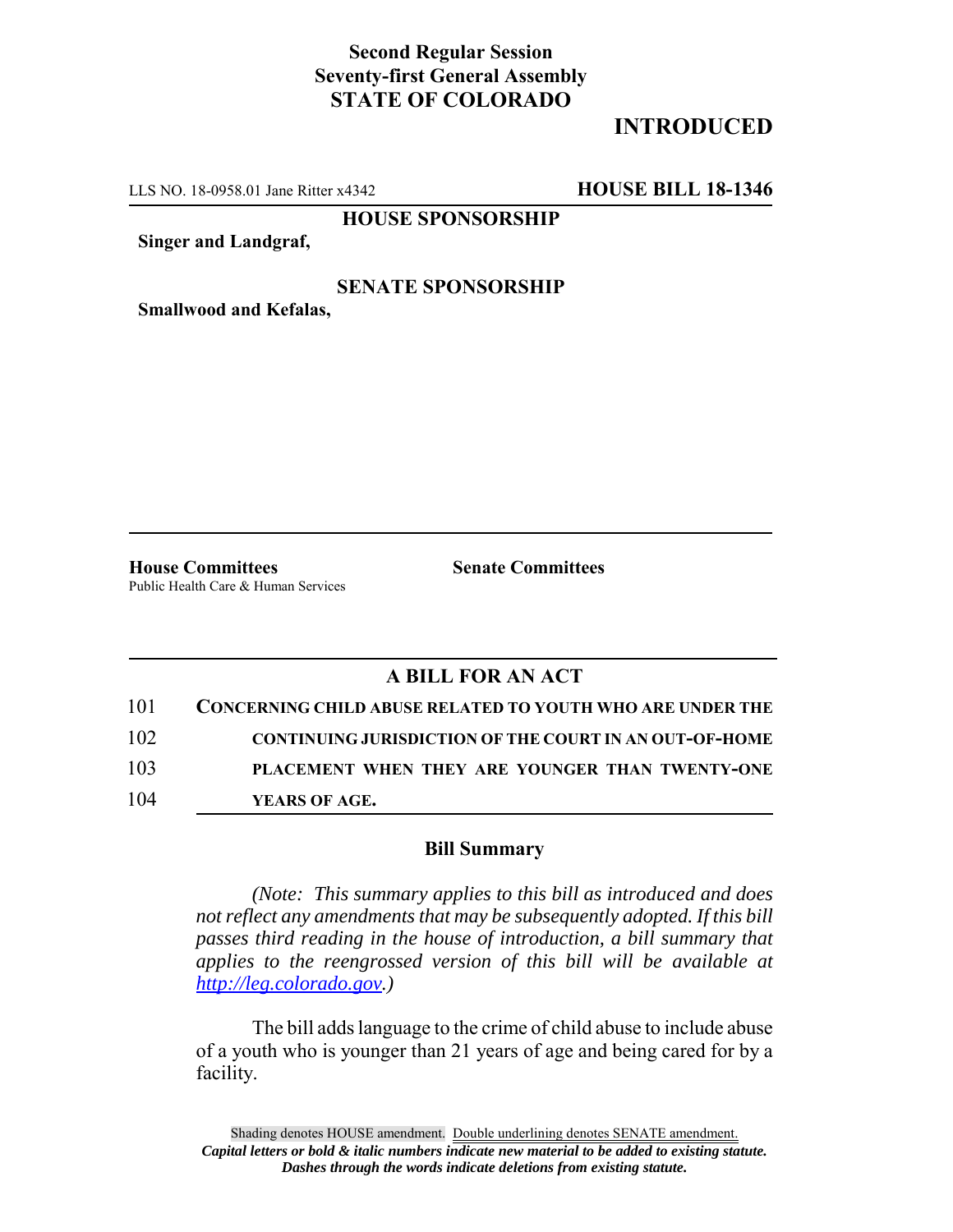The bill adds language to the definition of "institutional abuse" in the Colorado Children's Code to clarify that it includes an act or omission that threatens the life, health, or welfare of a person younger than 21 years of age who is under the continuing jurisdiction of the court.

| 1              | Be it enacted by the General Assembly of the State of Colorado:             |
|----------------|-----------------------------------------------------------------------------|
| $\overline{2}$ | <b>SECTION 1.</b> In Colorado Revised Statutes, 18-6-401, amend             |
| 3              | $(1)(a)$ and $(2)$ as follows:                                              |
| $\overline{4}$ | <b>18-6-401.</b> Child abuse - definitions. $(1)$ (a) A person commits      |
| 5              | child abuse if such person HE OR SHE:                                       |
| 6              | (I) Causes an injury to $\alpha$ child's THE life, or health, OR WELFARE    |
| 7              | OF A CHILD, OR A YOUTH IN A FACILITY; or                                    |
| 8              | (II) Permits a child, OR A YOUTH IN A FACILITY, to be unreasonably          |
| 9              | placed in a situation that poses a threat of injury to the child's life, or |
| 10             | health, OR WELFARE OF THE CHILD, OR THE YOUTH IN A FACILITY; or             |
| 11             | (III) Engages in a continued pattern of conduct that results in             |
| 12             | malnourishment, lack of proper medical care, cruel punishment,              |
| 13             | mistreatment, or an accumulation of injuries that ultimately results in the |
| 14             | death of OR SERIOUS BODILY INJURY TO a child, or serious bodily injury to   |
| 15             | a child OR TO A YOUTH IN A FACILITY.                                        |
| 16             | $(2)$ In this section:                                                      |
| 17             | (a) "Child" means a person under the age of sixteen years.                  |
| 18             | "FACILITY" MEANS A RESIDENTIAL CHILD CARE FACILITY,<br>(b)                  |
| 19             | SPECIALIZED GROUP FACILITY, OR FOSTER CARE HOME AS THOSE FACILITIES         |
| 20             | ARE DEFINED IN SECTION 26-6-102; NONCERTIFIED KINSHIP CARE AS               |
| 21             | DEFINED IN SECTION 19-1-103 (78.7); OR A FACILITY OR COMMUNITY              |
| 22             | PLACEMENT AS DESCRIBED IN SECTION 19-2-403 FOR A JUVENILE                   |
| 23             | COMMITTED TO THE CUSTODY OF THE STATE DEPARTMENT OF HUMAN                   |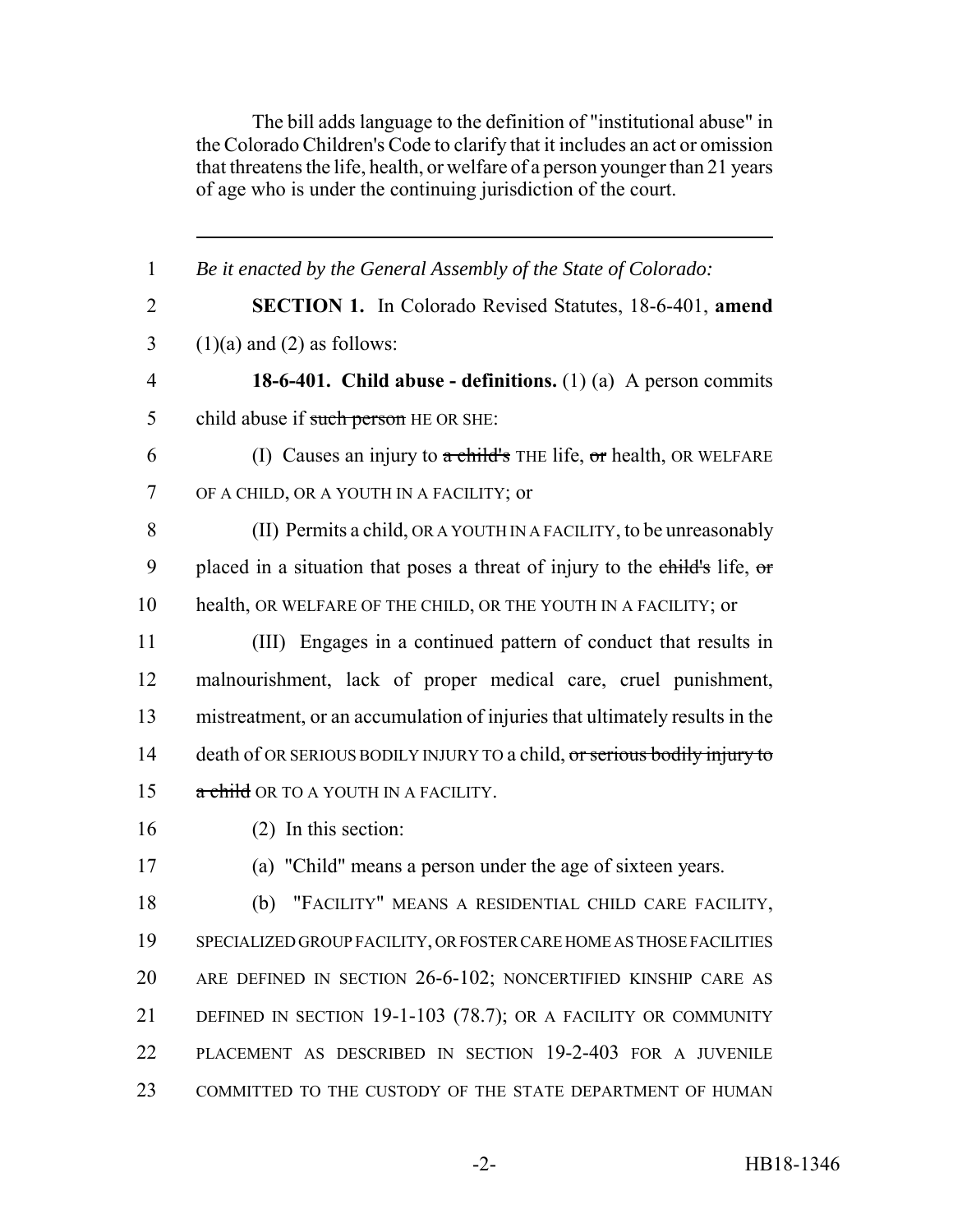SERVICES. "FACILITY" DOES NOT INCLUDE ANY ADULT DETENTION OR CORRECTIONAL FACILITY.

 (c) "YOUTH IN A FACILITY" MEANS A PERSON WHO IS YOUNGER THAN TWENTY-ONE YEARS OF AGE WHO IS BEING CARED FOR IN A FACILITY.

 **SECTION 2.** In Colorado Revised Statutes, 19-1-103, **amend** (66) as follows:

 **19-1-103. Definitions.** As used in this title 19 or in the specified portion of this title 19, unless the context otherwise requires:

 (66) "Institutional abuse", as used in part 3 of article 3 of this title 11 TITLE 19, means any case of abuse, as defined in subsection (1) of this section, that occurs in any public or private facility in the state that provides child care out of the home, supervision, or maintenance. "INSTITUTIONAL ABUSE" INCLUDES AN ACT OR OMISSION THAT THREATENS THE LIFE, HEALTH, OR WELFARE OF A PERSON WHO IS YOUNGER THAN TWENTY-ONE YEARS OF AGE WHO IS UNDER THE CONTINUING JURISDICTION 17 OF THE COURT. "Facility" includes, but is not limited to, family child care 18 homes, foster care homes, and any other facility subject to the Colorado "Child Care Licensing Act" and described in section 26-6-102, C.R.S. 20 "Institutional abuse" shall DOES not include abuse that occurs in any public, private, or parochial school system, including any preschool operated in connection with said system; except that, to the extent the school system provides extended day services, abuse that occurs while 24 such services are provided shall be IS institutional abuse. FOR THE PURPOSES OF THIS SUBSECTION (66), "FACILITY" MEANS A RESIDENTIAL CHILD CARE FACILITY, SPECIALIZED GROUP FACILITY, OR FOSTER CARE HOME, AS THOSE FACILITIES ARE DEFINED IN SECTION 26-6-102;